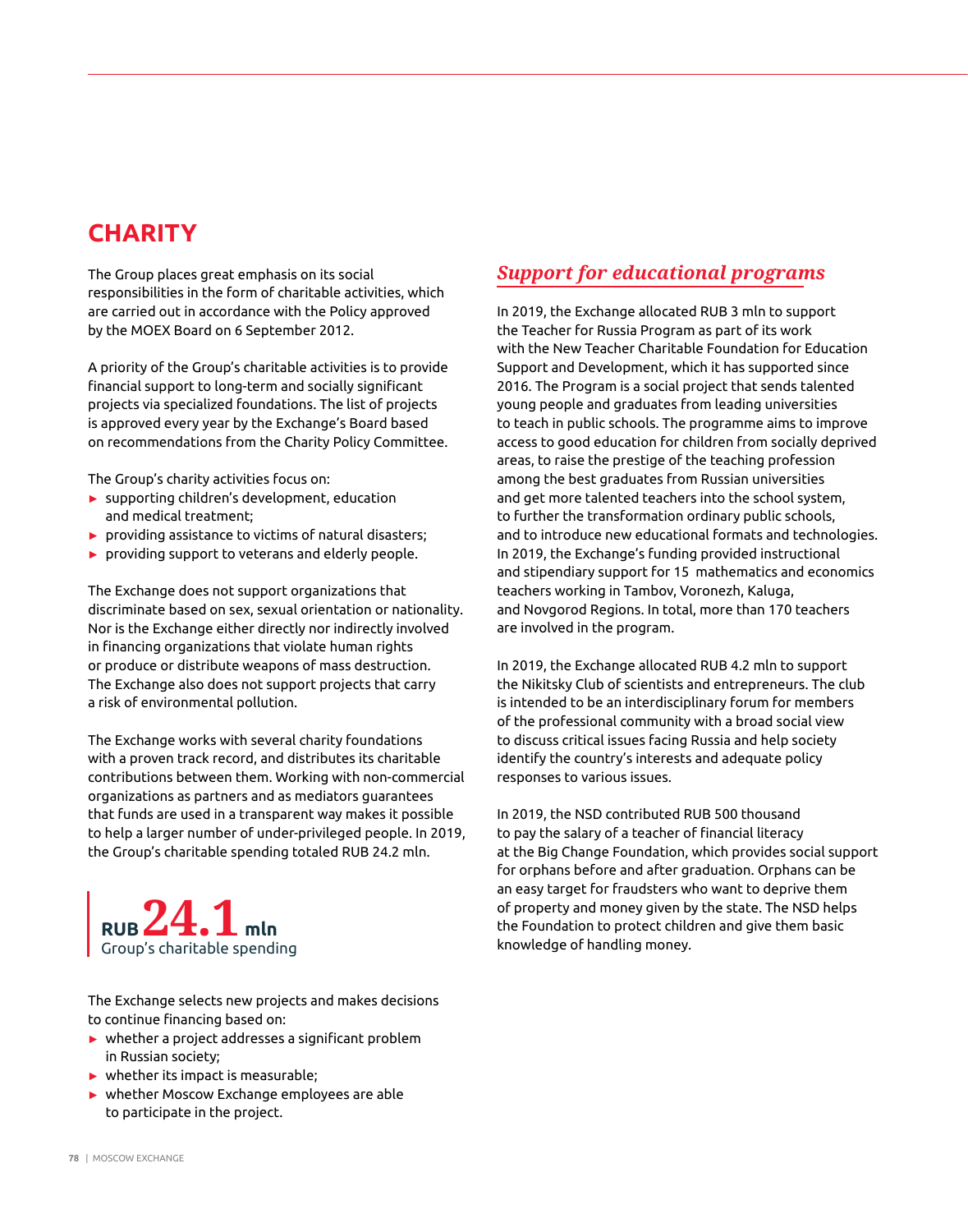### *Aid for children*

Since 2014, the Exchange has supported the Gift of Life Charitable Foundation, which specializes in helping children with cancer and other severe diseases. In 2019, the Exchange contributed RUB 3.5 mln to support the Foundation's most important program, the Voluntary Donation Foundation Program, which encourages people to donate blood to hospitals.

**RUB 3.5 mln**

The Exchange contributed RUB 3.5 mln to support the Voluntary Donation Foundation Program

In 2019, the NSD supported several charity foundations and volunteer organizations that support orphans and seriously ill children. These organizations provide the children with psychological and medical help, and take care of their education and creative development when relatives are unable to.

The NSD allocated RUB 470 thousand to the Sheredar Charity Foundation to support rehabilitation programs for 70 teenagers with cancer, as well as RUB 500 thousand to support the Meaningful Holidays Summer and Winter Sports and Health Programme for orphans organized by the Our Children Foundation. 18 children benefited from the programme during the summer, and 20 in winter.

The NSD supports in particular initiatives that help children in medical institutions. A contribution of RUB 300 thousand went towards the work of hospital groups organized by the Danilovtsy Volunteering Movement over six months. As part of the NSD's support of the Wonderland Charity Foundation, RUB 450 thousand were allocated to purchase medicines, bandages and hi-tech deaf aids, and to pay for therapeutic courses for children.

The NSD also helps children who have been left without parental care. In 2019, RUB 276 thousand were contributed to the Elizavetinsky Orphanage to pay the salary of a junior correctional group career, and RUB 120 thousand went to the Udelninsky Out-of-School Work Centre to buy a multimedia studio and Lego.

#### *Supporting terminally ill people and their families*

To support the development of palliative care in Russia, the Exchange works with the Vera Charity Foundation, which assists more than 20 hospices in Moscow and various regions of Russia.

In 2019, the Exchange contributed RUB 3.5 mln towards providing financial, medical and social support for families of terminally ill children, hospices for children and adults and other medical organizations in regions providing palliative care, as well as the Moscow City Department of Health's Multi-Disciplinary Palliative Care Centre.

In 2019, the NSD contributed RUB 569 thousand to the Mercy Charity Foundation's Pediatric Mobile Palliative Service to pay the salaries of a neurologist, a pediatrician and a social worker for four months.

#### *Rehabilitation of stroke patients*

Since 2014, the Exchange has worked with the Association of Relatives of Stroke Patients Charity Foundation which is Russia's first and only foundation for combating stroke. The aim of the cooperation is to raise awareness of how to prevent stroke, and to help stroke survivors get back to independent daily life.

In 2019, the Exchange contributed RUB 200 thousand to make a video highlighting the importance of quickly calling for first aid at the first sign of stroke. The video was widely shared on the Internet and was shown on Channel One, the main Russian state TV channel.